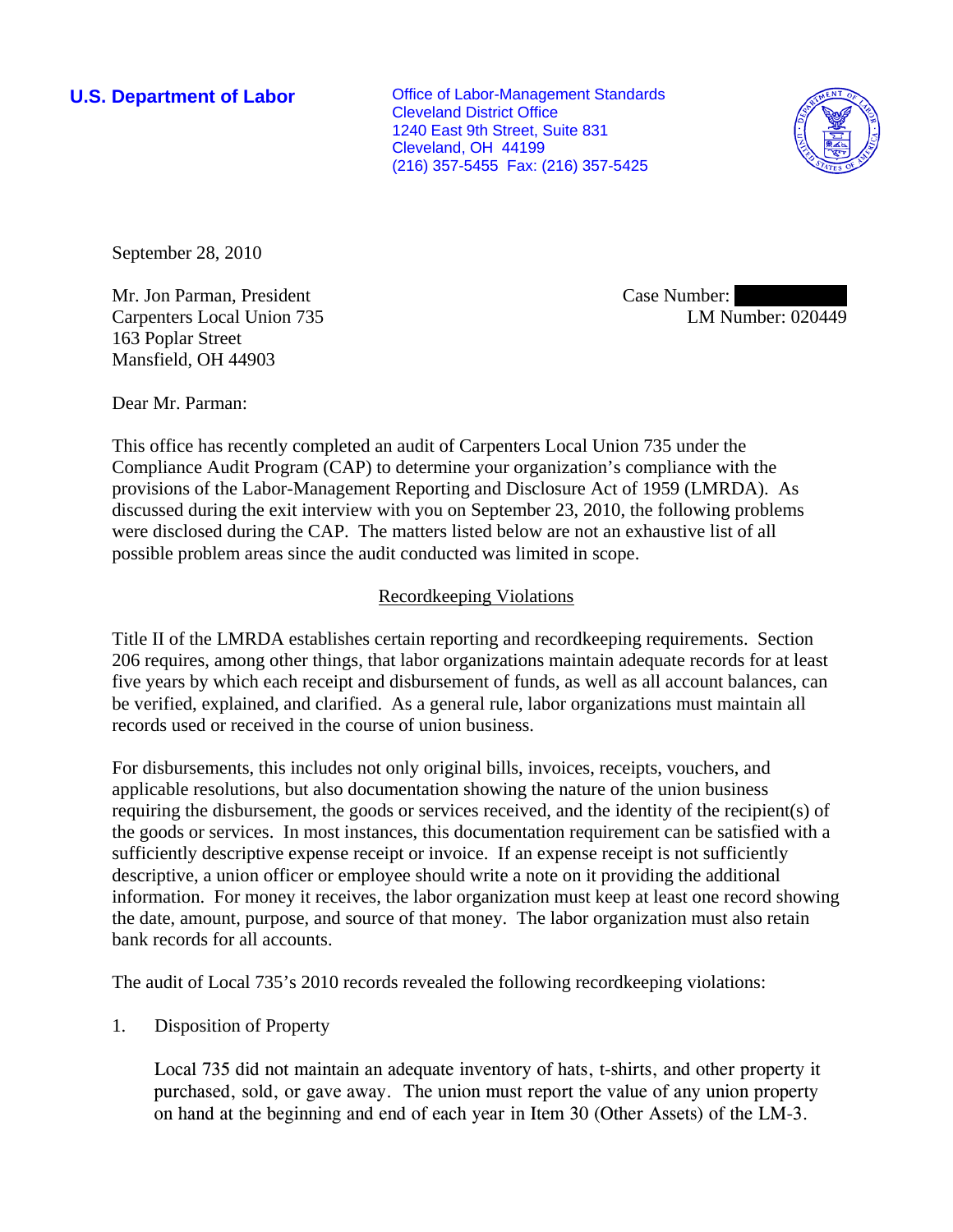The union must retain an inventory or similar record of property on hand to verify, clarify, and explain the information that must be reported in Item 30.

The union must record in at least one record the date and amount received from each sale of union hats, t-shirts, and other items.

2. Failure to Record Receipts

Local 735 did not record in its receipts records money received from the sale of union hats, t-shirts, and other items totaling at least \$509. Union receipts records must include an adequate identification of all money the union receives. The records should show the date and amount received, and the source of the money.

Based on your assurance that Local 735 will retain adequate documentation in the future, OLMS will take no further enforcement action at this time regarding the above violations.

## Reporting Violations

The audit disclosed a violation of LMRDA Section 201(b), which requires labor organizations to file annual financial reports accurately disclosing their financial condition and operations. The Labor Organization Annual Report Form LM-3 filed by Local 735 for the fiscal year ended June 30, 2009, was deficient in the following areas:

1. Certificates of Deposit Reported As Investments

Local 735 improperly included the value of certificates of deposit as investments in Statement A (Assets and Liabilities). For LM reporting purposes, OLMS considers a certificate of deposit to be cash. The purchase or redemption of a certificate of deposit is a transfer of cash from one account to another and, therefore, the local should not report these transactions as receipts or disbursements.

2. Cash Reconciliation

It appears that the cash figures reported in Item 25 are not the cash figures according to the union's books after reconciliation to the bank statements. The instructions for Item 25 state that the union should obtain account balances from its books as reconciled to the balances shown on bank statements. During the opening interview, your accountant explained that he made an error reporting the cash balances on the 2009 report and that he will correct the problem on future reports.

3. Sale of Inventory

Local 735 did not correctly report receipts from the sale of hats, t-shirts, and other property it purchased and sold in Item 43 (Other Receipts), or disbursements to replenish inventory for resale in Item 48 (Office and Administrative Expense). The audit revealed that during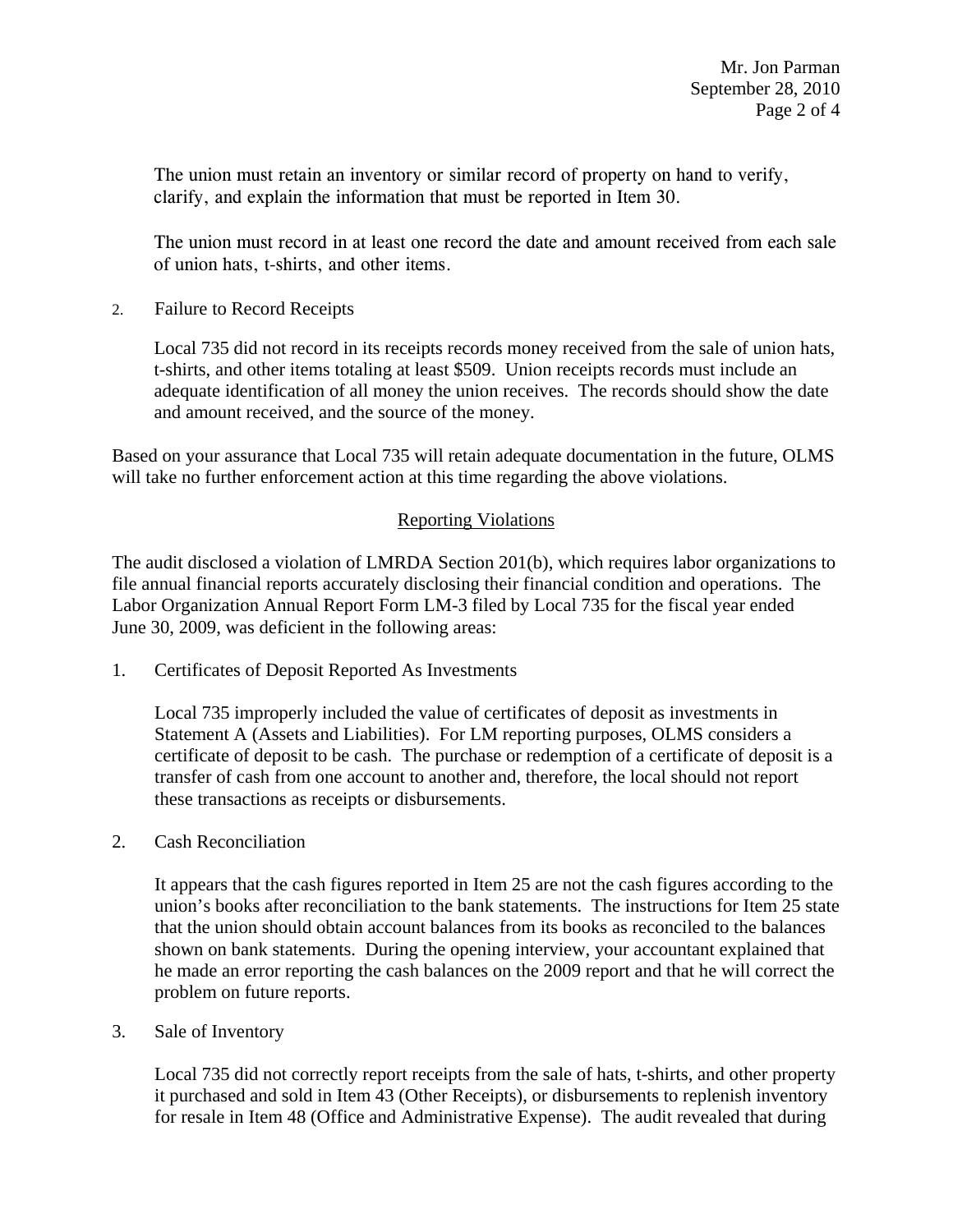fiscal year 2010, Local 735 collected receipts totaling at least \$509, but did not indicate how much it disbursed for items that it re-sold to members. In addition, it must report the value of any supplies for resale on hand at the beginning and end of the year in Item 30 (Other Assets).

4. Bonding

The audit revealed that Local 735 is currently bonded for \$50,000; however, the amount is under-reported in Item 20 as \$15,000.

5. Failure to File Bylaws

The audit disclosed a violation of LMRDA Section 201(a), which requires that a union submit a copy of its revised constitution and bylaws with its LM report when it makes changes to its constitution or bylaws. Local 735 amended its constitution and bylaws in 2008, but did not file a copy with its LM report for that year.

Local 735 has now filed a copy of its constitution and bylaws.

I am not requiring that Local 735 file an amended LM report for 2009 to correct the deficient items, but Local 735 has agreed to properly report the deficient items on all future reports it files with OLMS.

## Other Issues

1. Duplicate Receipts

The audit revealed that Local 735 did not issue duplicate receipts to members who paid dues directly or purchased union attire such as t-shirts, hats, and blankets. OLMS recommends that Local 735 use a duplicate receipt system where the union issues original pre-numbered receipts to all members who make payments directly to the union and retains copies of those receipts. A duplicate receipt system is an effective internal control because it ensures that a record is created of income which is not otherwise easily verifiable. Each union officer or representative who collects dues or sales proceeds should utilize a duplicate receipt book. If more than one duplicate receipt book is in use, the union should maintain a log to identify each book, the series of receipt numbers in each book, and to whom each book is assigned.

2. Signing Blank Checks

During the audit, Financial Secretary Walt Savage advised that he signs blank checks. Your union's policy is that all checks be signed by the financial secretary and treasurer. The two signature requirement is an effective internal control of union funds. Its purpose is to attest to the authenticity of a completed document already signed. However, signing a blank check in advance does not attest to the authenticity of a completed check, and